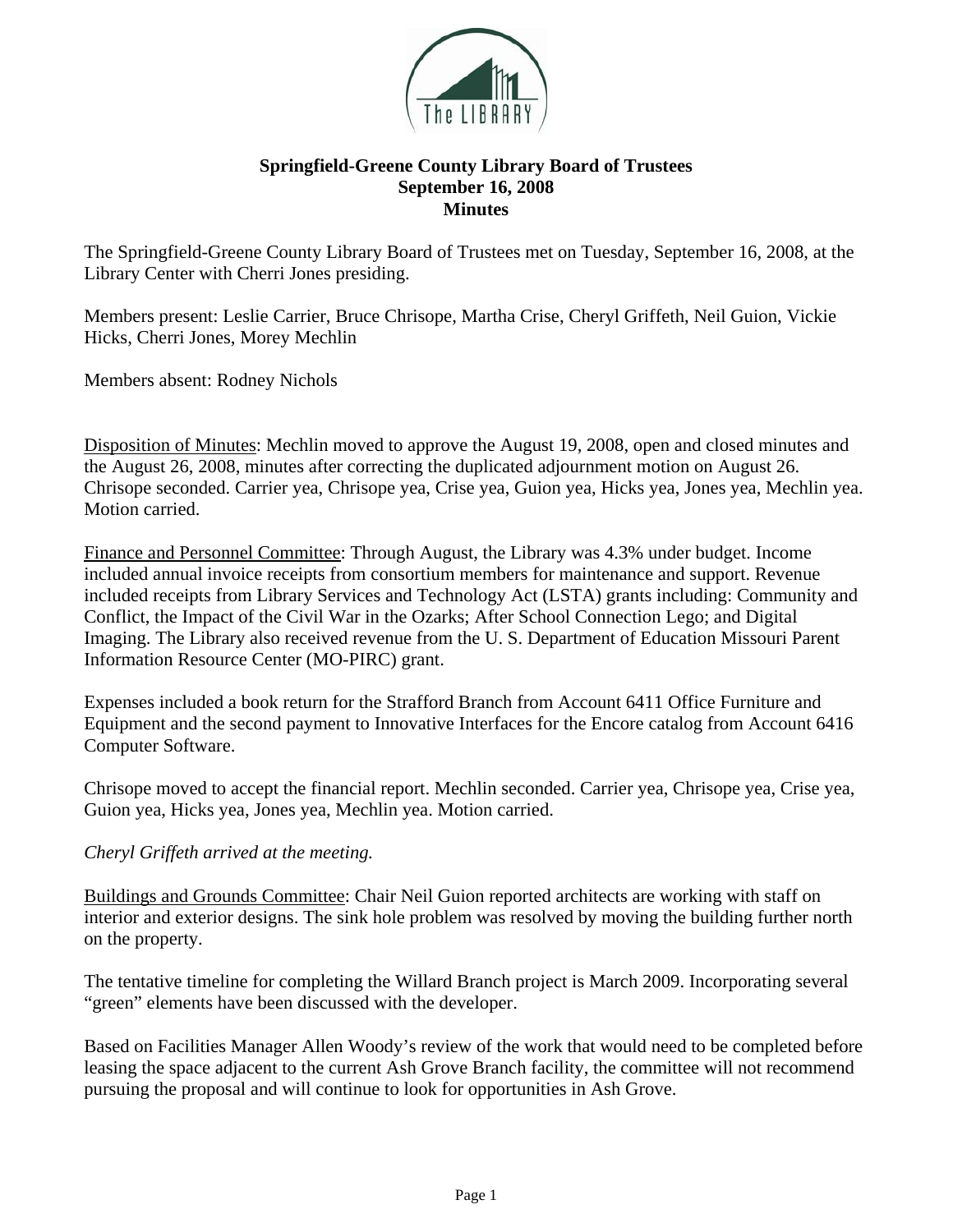Programs, Services and Technology Committee: Chair Morey Mechlin reported the committee is discussing systematic ways to plan and implement programs. They will use an outcome-based approach that is data driven. The committee will review the impact of the program and not just the attendance at the program.

Circulation in August increased 5.2% with 333,827 materials circulating systemwide. Total branch traffic increased 4% with 160,372 patron visits. Systemwide, 1,473 groups used the meeting rooms with an attendance of 10,701. There were 367,594 searches from the Library's electronic products. There was a problem with the web server so there are not statistics for August.

Search Committee: Board President Cherri Jones reviewed the interview schedule for the four Executive Director candidates. Some of the interview topics will include technology trends, staff relations, management, budgeting and finance. Staff and the public will have the opportunity to meet and visit with the candidates at the "Meet-n-greet" from 8 to 9 a.m. on Friday, September 19, at the Library Center and Saturday, September 20, at the Brentwood Branch. The candidates will be given a map to tour the branches on their own while they are in Springfield.

Report of the Director: Executive Director Annie Busch commended the Board for all the time and energy they put into the extensive search process.

Board and staff members from the Mid-Continent Public Library in Kansas City will visit the Library Station and Park Central Branches on Thursday, September 25. Mid-Continent Public Library recently opened the Midwest Genealogy Center, which is the largest public genealogical facility in the Midwest. Jim Stufflebeam from Sapp Design Associates was the architect for the new facility.

More than 220 people attended a block party hosted by the Brentwood Branch and the Community Blood Center of the Ozarks. Entertainment was provided by the bluegrass band High Strung. More than 300 people attended the Geezerfest concert on the patio at the Library Center.

Busch will travel to Kansas City to meet with the Directors of Large Libraries (DOLL) to address issues of abatements, assessments and advocacy.

The Community Improvement District (CID) will match its funds with the amount the Library is already spending on security at the Park Central Branch to upgrade coverage from a private security service to off-duty, uniformed police officers.

Board Education: Youth Services Coordinator Nancee Dahms-Stinson reported more than 8,000 children and teens participated in the summer reading clubs. The children in the "Catch the Reading Bug" program read more than 50,000 hours, a 21% increase from last year. Nearly 6,000 attended the professional systemwide programs and more than 2,600 earned free books. This year's teen program, themed "Metamorphosis", was completely online for the first time and attracted more than 1,000 patrons, a 5% drop from last year. The teens read 23,351 hours, a 42% increase from last year, and submitted 752 online reviews. The Friends of the Library provided funds for the quality programming. Next year the Library plans to continue to focus on at-risk children, improve the online club and adjust programming needs.

Outreach Services Manager Allison Eckhardt reported 2,118 children participated in the Library Services and Technology Act (LSTA) grant-funded 2008 Summer Reading to Go program compared to